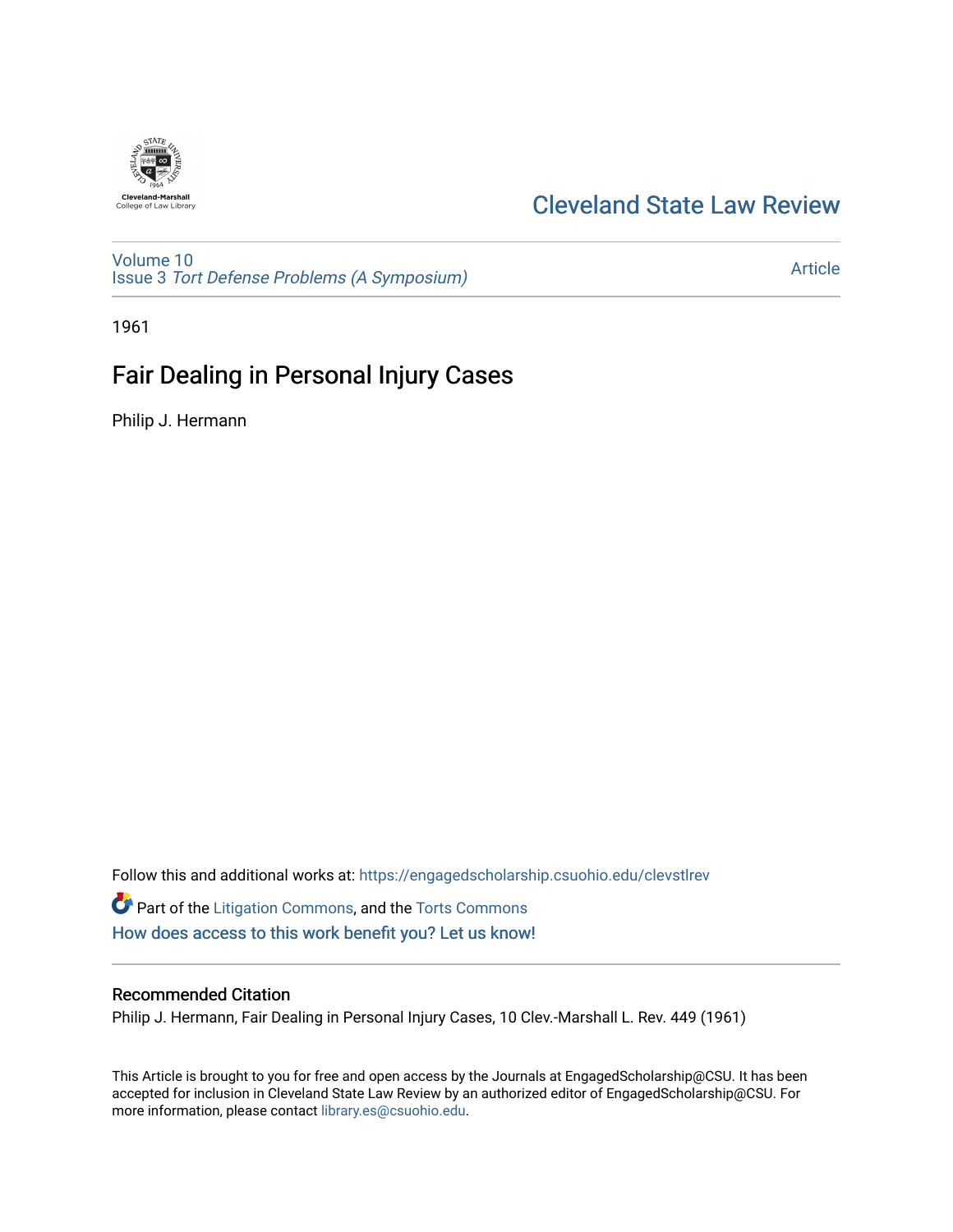# *Fair Dealing in Personal Injury Cases Philip J. Hermann\**

**M OST OF US ARE WELL AWARE** that an expanding population M <sup>OST OF</sup> US ARE WELL ANDER THE CHINA driving high-speed motor cars is producing a rapidly increasing number of personal injury claims. For lawyer and insurance company this has produced a boom. But what is not recognized generally is that this boom has created serious problems threatening the very economic existence of the lawyer and the insurance company. It can be said that personal injury has been battered by its own boom!

For the lawyer, personal injury has become the largest single source of income. Judge Aaron Steuer of the Supreme Court of New York speaking before the **1960** National Conference of State Trial Judges said that, "Representing one or two personal injury claimants a year is the difference between existing and not existing for most lawyers." But ironically, notwithstanding larger verdicts and settlements, the average lawyer's income is actually shrinking in relation to the products and services he buys. The American Bar Association in its pamphlet, "The 1958 Lawyer and His 1938 Dollar," refers to it as "the dwindling dollar."

This is in direct contrast to the average American who though working fewer hours per week has a continually rising income. The United States Department of Commerce estimates that the gross national product is increasing at approximately **3%** per year. The question may be asked why the lawyer does not share in this increase. **A** study of the facts should cast light upon this problem and its solution. Upon entering the lawyer's office, we can immediately recognize part of the problem. Like so many other persons and businesses that maintain offices, the lawyer has been faced with spiraling overhead consisting of increased rentals, services and supplies. However, unlike successful business operations, he has been unable to absorb this increase through increased production. Actually, the reverse is true. Instead of turning out more legal work in the course of each day, most lawyers today turn out less. Part of this is due to the trend toward devoting a larger part of the day toward leisure pursuits. The people with whom the lawyer associates spend an increasing proportion of their time in play and enjoyment of life. Naturally,

**<sup>\*</sup>** LL.B., Western Reserve Univ.; partner in the firm of Hermann, Roy & Cummins of Cleveland.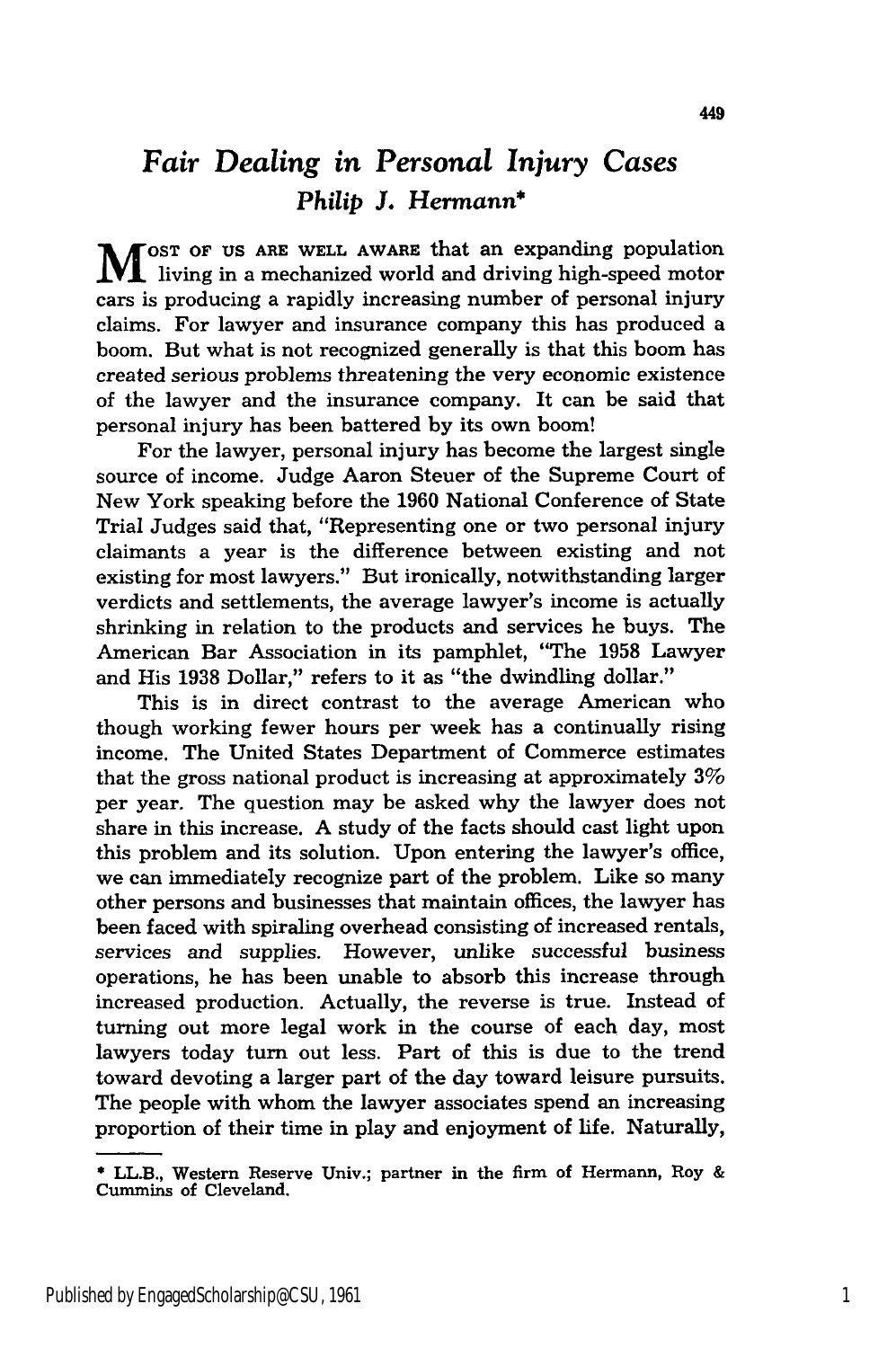this influence spills over so that today's lawyer works fewer hours and fewer days each week than lawyers of yesterday. Nowadays, not many law offices are open on Saturdays. With fewer hours devoted to the work of clients in the course of a year and the increase of overhead, it is understandable that the overhead attributable to each chargeable hour has increased quite substantially.

A further adverse influence is also noticeable. This is particularly evident in personal injury claim and lawsuit handling. The amount of time necessary today to bring a personal injury lawsuit through verdict has increased substantially. As knowledge concerning injury, liability, and the effective development of a personal injury lawsuit have increased, so have the number of hours that are required for the preparation and trial of today's personal injury lawsuit.'

In addition, the out-of-pocket expense necessary to handle a claim and lawsuit because of refined trial techniques have also increased. Today, we see the widespread use of blown-up photographs, draftsman-prepared diagrams of the accident scene, professional exhibits, models of the accident vehicles and the human body, the greater use of depositions, and specialists (medical as well as non-medical).

Suffice it to say that there is ample evidence that verdicts of \$2,700 are necessary just to cover overhead and out-of-pocket expense. Larger ones are needed to yield the attorney compensation for his time. Smaller verdicts usually represent an out-of-pocket loss to the plaintiff attorney.

A study of over 8,000 verdicts from the various sections of the United States showed that 38% were for the defendants; 10% were under \$1,000; and 9% between \$1,000 to \$2,000, and 6% between \$2,000 and \$3,000. It is quite probable that in over  $50\%$ of the verdicts rendered by juries in the United States, the plaintiff attorney received nothing for the time spent in preparation and trial of the lawsuit. And in a substantial portion of these, he most likely sustained an out-of-pocket loss as well! It can be conservatively stated that in a profession known for its wasteful procedure, no phase of the law is more replete with waste of time

<sup>1</sup> For a study of the amount of time that it takes a plaintiff's attorney to handle a personal injury case through its various states and the effect upon net income, see "Invitation to Litigation" by Philip **J.** Hermann, Insurance Law Journal, November, 1959, Commerce Clearing House, and "How to Increase Your Income From the Handling of Personal Injury Claims and Lawsuits," published by Statewide Jury Verdicts Publishing Co., 1961.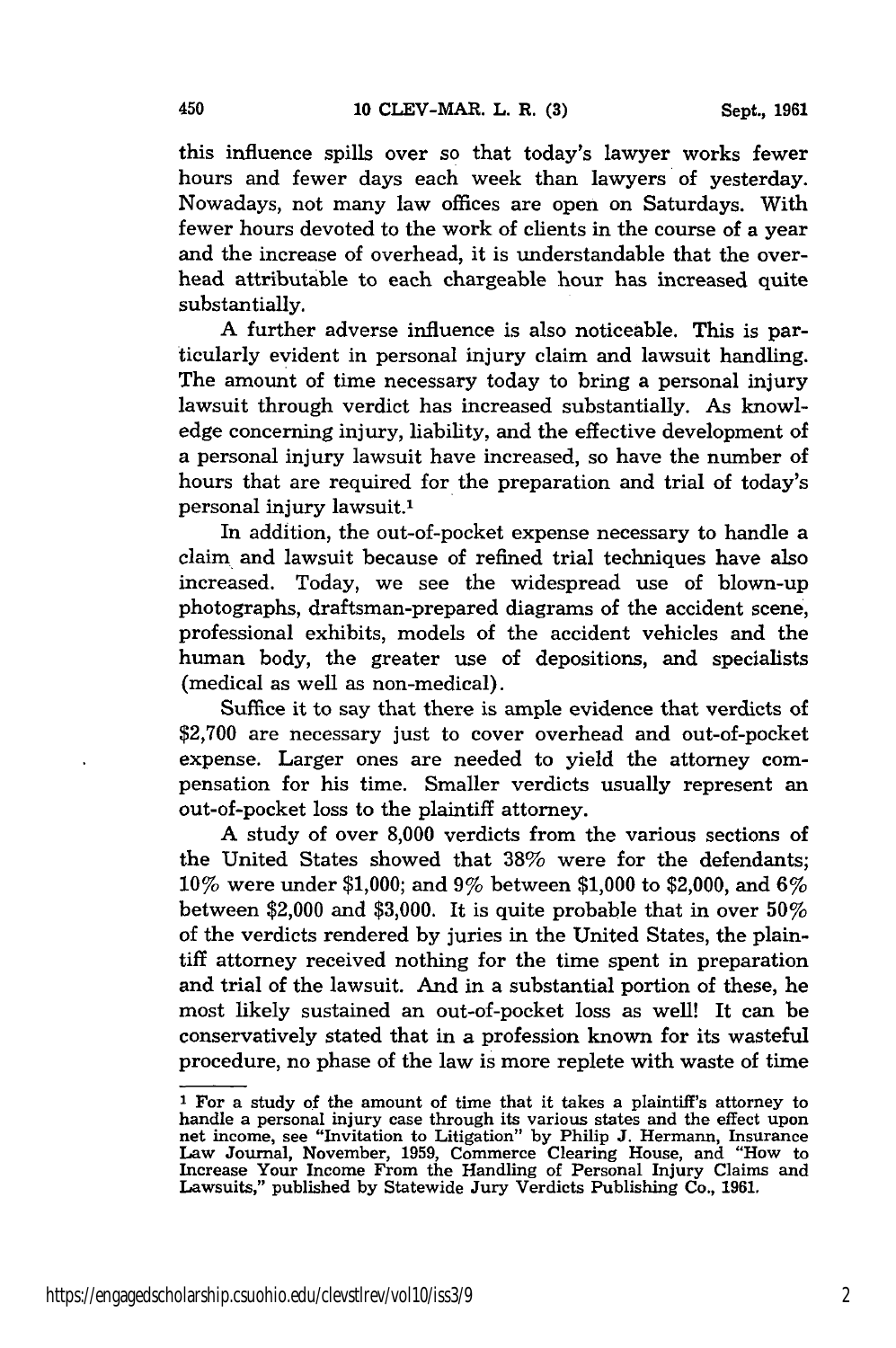and money than that of handling personal injuries. Professor John C. Payne in the April, 1960, issue of the American Bar Association Journal, puts his finger on the problem when he says, "Lawyers are piece workers," and that, "In most cases, the compensation is based on the economic interest at stake, rather than on the time expended in completing a particular piece of business." He notes that, as a profession, they are losing ground economically because of inefficiency; that to increase their income, they must make use of means for conserving time.

Thus, notwithstanding, larger settlements and larger verdicts, the average lawyer's income as reflected by purchasing power has been declining while that of his neighbor has been increasing. If the lawyer does not note this, certainly, his wife and children eyeing the new acquisitions of the neighbor, when they request similar privileges, will promptly bring him to a realization that he is falling behind his friends.

Faced with shrinking income, the lawyer does everything possible to make each personal injury claim yield the largest possible settlement or verdict. He buys books on how to secure larger verdicts and spends time attempting to develop new legal concepts of liability. He attends seminars and trial demonstrations in his quest for the larger verdict.

The insurance company faced with increased demands upon its reserves struggles to keep claims' payment and legal and claims expenses within the portion of the premium dollar allocated for claims. The result is a substantial increase in litigation. Judge Steuer pointed out that New York City's population decreased in the past ten years, yet the filings and undisposed cases have continued to rise. He also noted that personal injury cases now account for 80% of the cases filed in New York. The court battles have also become more intense and prolonged. The result: Hard-working judges just can't keep up with the accelerating docket and fall further behind.

In the Courts of Common Pleas, Cuyahoga County, new cases filed in 1959 jumped to 8,877 from 7,892 in 1958, an increase of  $12\frac{1}{2}\%$  in one year. Of the 1959 filings, 47.7% were tort cases, but they constituted only 44.7% of all disposals. In Nassau County, New York, Supreme Court jury cases pending increased in 1959 by 1,104 to 4,179. This increased the delay by an estimated additional 12 months to a total estimate of 56 months. Westchester County, New York, pending cases increased by 628 to 2,874 and delayed by eight months, to a total of 39 months. Over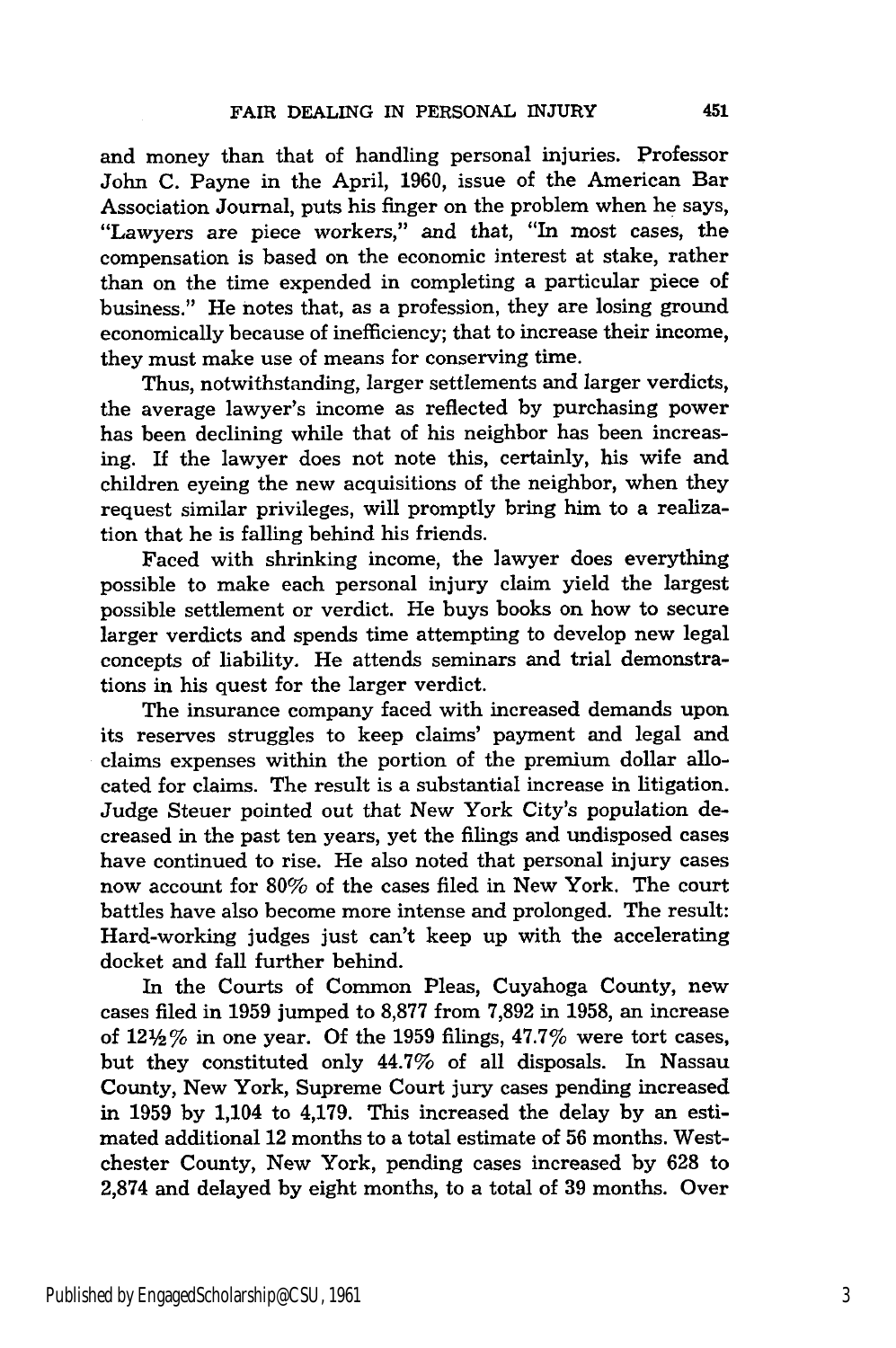**70%** of the cases filed in New York Supreme Courts were tort lawsuits. Similar increases in filing and delay are being reported throughout the country.

Premiums earned on liability policies sold by over 700 casualty insurance companies last year reached a total of more than 3.7 billion, about 4 times what they were in 1945. However, despite the phenomenal rise in premium income, companies in the automobile insurance business have been losing money on their liability policies. In the past four years, the casualty stock companies were 700 million in the red on bodily injury and property damage auto insurance. Obviously, for casualty insurance companies despite the boom in insurance, these are not prosperous times.

As the pressures on the part of insurance companies to stem the losses increase and the pressures on the part of lawyers to boost their income become more intense, it is apparent that the amount of time and money necessary to handle personal injury claims and lawsuits will continue to increase.

The net result is obvious. Insurance companies may lose more money on casualty insurance; lawyers may have less net income.

In an effort to stem losses, insurance premiums in recent years have been substantially increased. However, so often the increases are so slow in being authorized that they sometimes do not keep pace wtih the increased cost of doing business. In addition, there is growing evidence that the public are resentful of the rate increases, and are bringing increased pressure for compensation plans some of which are minus insurance companies and with limitations upon the participation of attorneys as well as fees.

#### Solving **the Mutual Problem**

There is a possible solution to the problems within the existing framework which bears careful thought on the part of both lawyers and insurance companies. The large amount of labor and expense that presently goes into handling a claim is a substantial factor that prevents casualty insurance from being profitable to some insurance companies and from personal injury claims and lawsuits from being as profitable as they should to many attorneys. **If** most claims could be settled at an early date on a fair basis and without resorting to litigation, the substantial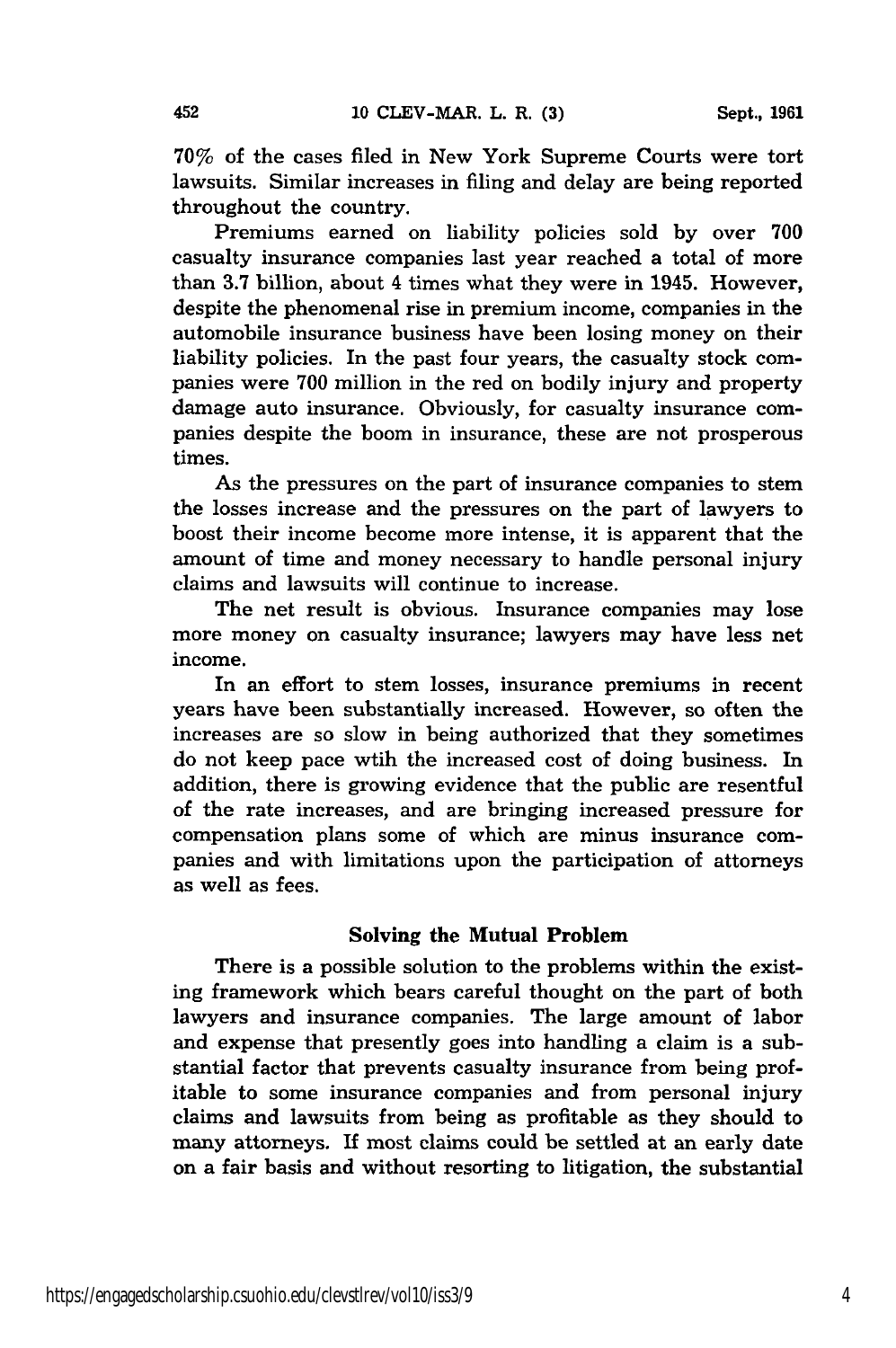savings to attorneys and insurance companies may do a great deal to solve the financial problem to both.

What are the underlying causes of this excessive, expensive litigation? There appear to be five important causes:

- **1.** The belief on the part of some plaintiff's attorneys that reasonable settlements can only be achieved through litigation.
- 2. Poor evaluation on the part of plaintiff's attorneys and insurance companies.
- **3.** Poor negotiation techniques on the part of attorneys and insurance companies.
- 4. The acceptance **by** attorneys of injury claims which have no merit.
- **5.** The acceptance **by** attorneys of personal injury claims in which maximum offers have been made direct to the injured party.

# **Is** Litigation Necessary **to Obtain Reasonable Settlements?**

Concerning the belief that reasonable settlements cannot be obtained without resort to litigation, the reader is referred to "Accidents, Money and the Law," a study of the economics of personal injury litigation made **by** Columbia University project for effective justice which was released in **1961.** In that report, on page **19,** it states, "We have concluded on the basis of extensive, earlier research that the value of a case will not be substantially increased solely **by** the act of suing or going to trial." The report also noted, "Recovery in cases that went to verdict average **16%** less than in cases settled during trial."

A study of 2,957 back and neck injury verdicts revealed<sup>2</sup> that 36.8% of the offers in those lawsuits which resulted in verdicts for the plaintiff were larger than the actual verdict. More than one out of six offers  $(17.6\%)$  was two to six times greater than the actual verdict and one out of ten (9.5%) was **26** to 99% greater than the actual verdict. Further, in considering that approximately **38%** of verdicts rendered throughout the country are defense verdicts<sup>3</sup> and that a recent study showed that in  $68\%$ of the defense verdicts, offers in excess of **\$1,000** were made. The

**<sup>2</sup>**Valuation Handbook Service, Statewide Jury Verdicts Publishing Co., Cleveland, Ohio, **p. 2, 1960.**

**<sup>3</sup>** Jury Verdict Expectancies Service, June Release, **1961.**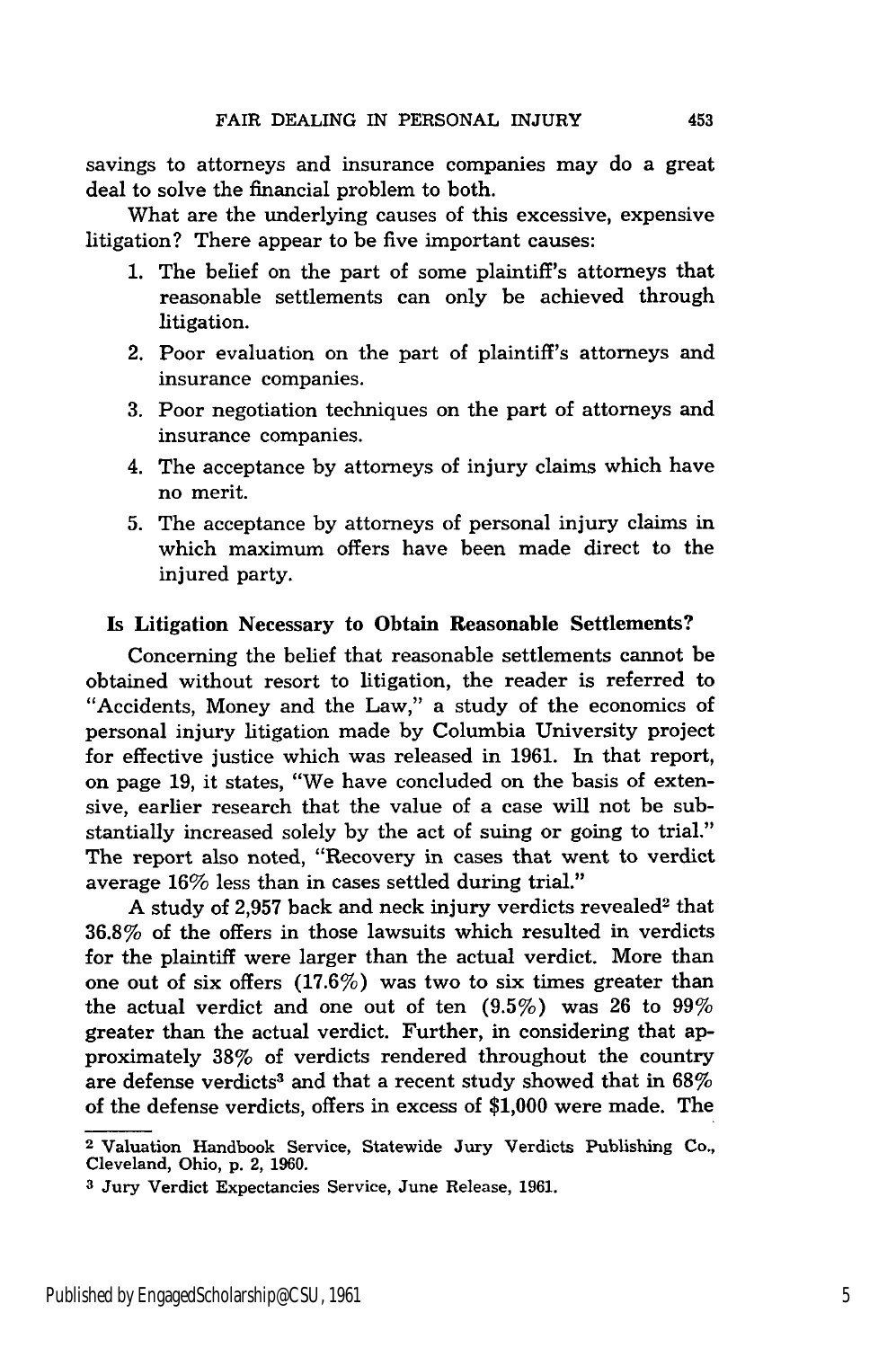greater percentage of these were over \$2,000 with many between \$5,000 and \$20,000.<sup>4</sup> Certainly, there is abundant evidence that litigation and/or the trial of a lawsuit does not in itself result in increasing the size of the settlement or of the recovery.

## Poor Evaluation

Poor evaluation is undoubtedly the prime cause of litigation. There is a tendency for each side to blame the other as being guilty of poor evaluation. So often, insurance companies blame plaintiff's attorneys for making excessive demands; plaintiff's lawyers on their part, blame insurance companies for making unrealistic offers. What are the facts?

A study of the last offer and demand in 443 back and neck injury verdicts,<sup>5</sup> revealed that three out of every four demands (73.2%) exceeded the verdict size and nearly two out of three offers (63.2%) were less than the verdict size. Only one out of every six demands and offers fell within 25% of the verdict size (17.9% and 16.7%, respectively). To fall within this range for a \$10,000 verdict, the demand and/or offer would have to be between \$7,500 and \$12,500.

Of the offers, one out of every two offers (56.2%) was only seven to 74% of the actual verdict. One out of every six  $(17.6\%)$ was two to six times greater than the actual verdict and nearly one out of every ten offers  $(9.5\%)$  was  $26.99\%$  greater than the actual verdict.

Of the demands, one out of five (19.6%) was 5 to 11 times greater than the actual verdict. One out of every four  $(23.5\%)$ was two to four times greater than the actual verdict. One out of five (22.6%) was 26 to 99% greater than the actual verdict. And one out of six demands  $(16.4\%)$  was only seven to 74% of the actual verdict.<sup>5</sup>

In actual money, the demands totaled \$4,441,398, the offers \$1,921,216, and the actual verdicts, \$3,439,058. It is thus apparent that the demands were approximately \$1,000,000 more than the verdicts and the offers were approximately one and one-half million less than the actual verdicts. It is apparent that the guessing is quite wild on the part of both attorneys and insurance companies.

**<sup>4</sup>** Jury Verdict Expectancies Service, p. 1, 1960.

**<sup>5</sup>** Valuation Handbook Service, p. 1. (See footnote 2, above.)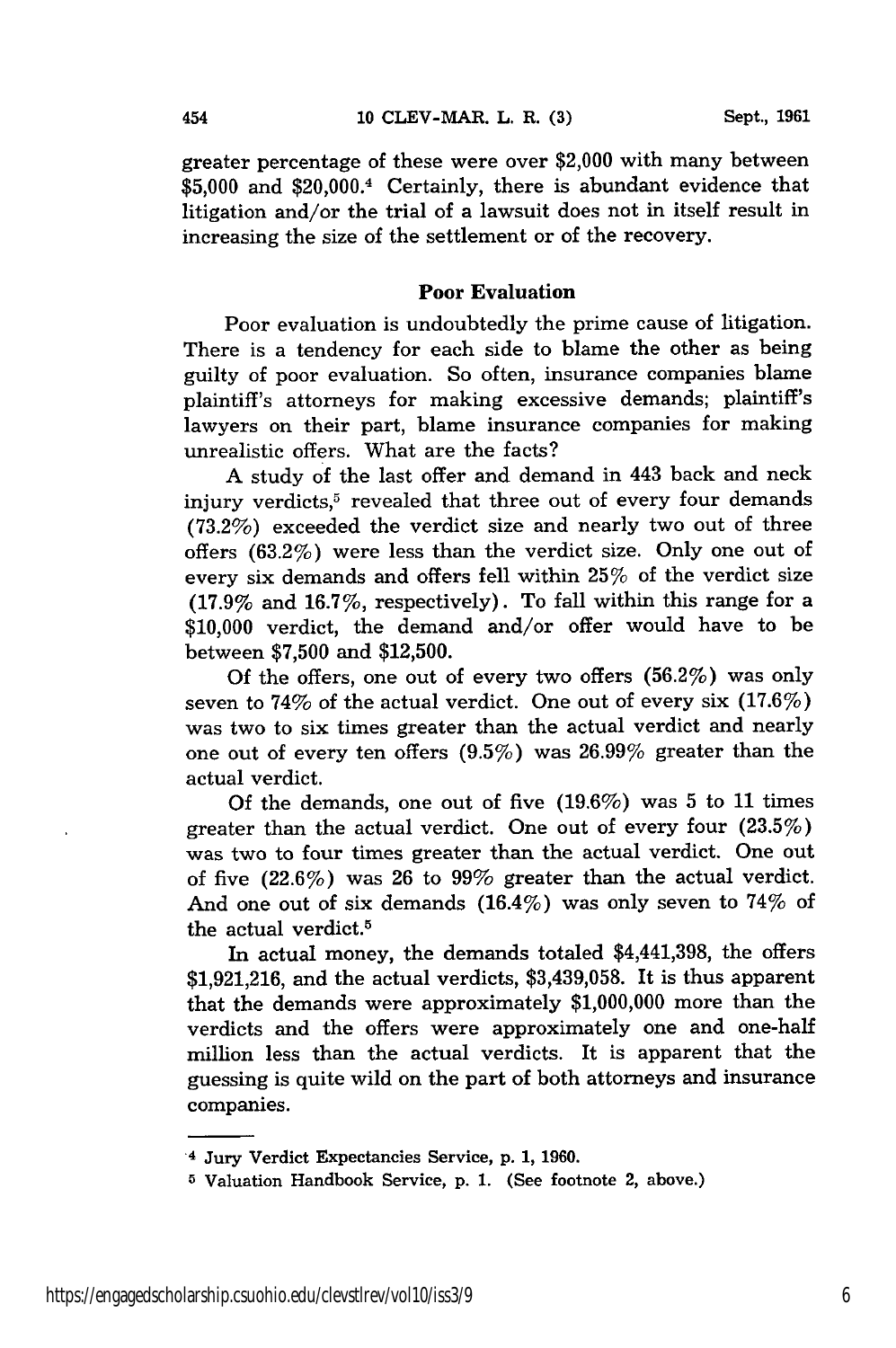In a study of **881** verdicts *for the plaintiff,* in 161-no offers were made. In this group for which no offers were made, some of the verdicts were over \$100,000.<sup>6</sup>

It is particularly significant when one considers that the study of 2,957 verdicts referred to above involve neck and back injuries -the injuries most frequently encountered by attorneys and insurance companies!

Considering that today we know a great deal more about jury reaction to liability facts and injuries and have available tools which will produce evaluations which should average within 10% of the actual verdicts, there is no excuse for the wild guessing of yesterday.<sup>7</sup>

#### **Faulty Negotiation Techniques**

It is not unusual upon receiving the jury verdict to discover that both the plaintiff attorney and the insurance company had basically the same evaluation. Had this been realized prior to trial, no lawsuit would have been tried. Why then did this unnecessary trial occur? The answer is obvious-poor negotiation technique.

Many plaintiff's attorneys believe that they must as their opening demand, ask a sum several times the value of the claim. On their part, many insurance companies faced with such a demand may either retaliate by making a token offer or none at all. The net result may be that negotiation gets stalled on dead center and may so continue through the trial itself. Not infrequently, insurance companies by their conduct actually invite litigation.8

#### **Acceptance of Claims Having No Merit**

Some attorneys knowingly accept cases which have no merit in the hopes that they can force nuisance settlements. Probably an even larger group of no-merit cases are accepted by attorneys with the expectation that they have merit, only to later find that they do not. Not infrequently, the plaintiff's attorney believes that he has a case of some merit, little realizing that the

**<sup>6</sup>**Jury Verdict Expectancies Service, **p. 1.**

**<sup>7</sup>**For a discussion by the same author of "The Partially Educated Guess and Claim Evaluation," see the February, 1960, issue of The Insurance Law Journal.

**<sup>8</sup>** "Invitation to Litigation" also discusses how insurance companies unwittingly invite litigation, by Philip J. Hermann, Insurance Law Journal, April, 1960 issue.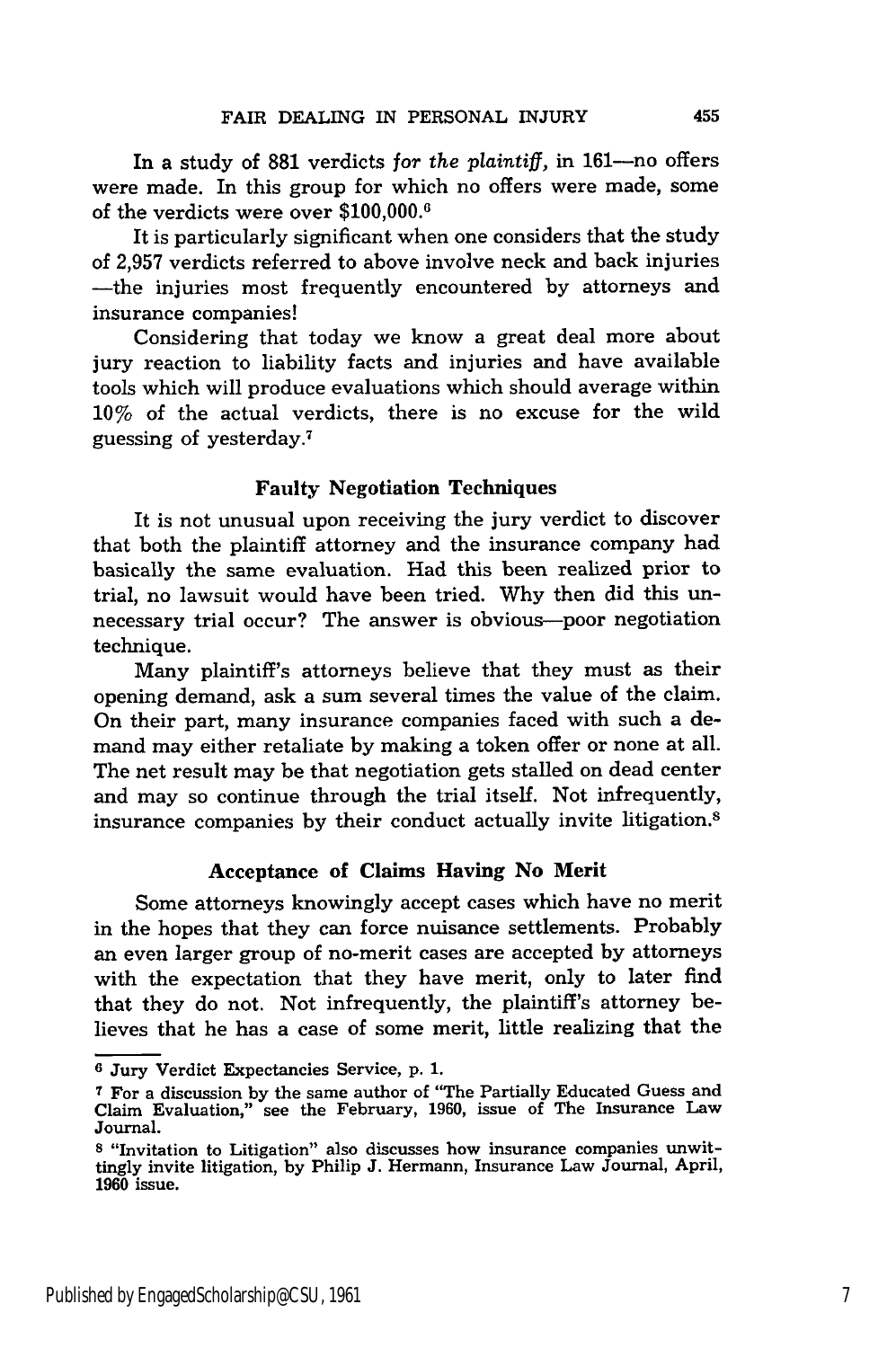insurance company's investigation being far more complete, discloses a different position. In such situation, communication of these facts to the lawyer may result in withdrawal of the claim.

Sometimes, litigation is resorted to for the sole purpose of trying to force a settlement of a claim without merit. Not infrequently, the attorney discovers that by so doing, he has a tiger by the tail and must see the case through litigation with the resultant loss of time and out-of-pocket expense. Sometimes, he is goaded to do so because he must save face to an insurance company or to a client who by the litigation is falsely led to believe his case is worthy of prosecution. Non-meritorious claims rarely yield a profit to the plaintiff's attorney and are costly to the insurance company. In addition, the attorney who handles such claims causes ill will between him and the insurance company which may spill over into other claims causing further costly unnecessary litigation.

### **Maximum** Offers Made **Direct to Injured Party**

A far more common situation than generally realized is where prior to the entrance of an attorney in the case, the representative of the insurance company made a maximum offer directly to the injured party. The injured party consults the lawyer to determine whether the offer should be accepted. The lawyer sometimes because of faulty evaluation honestly believes the claim is worth more than the offer and is retained to secure a larger settlement. Other times, he realizes the offer is fair but believes that the insurance company can be nevertheless induced to pay a larger sum. Such cases are troublesome for all concerned. The insurance company may refuse to pay more than the reasonable value. The injured party may be reluctant to accept the previously offered amount less an attorney's fee. The attorney on his part is reluctant to forego his fee especially as he has by now expended time and out-of-pocket expense. Litigation is then entered into, but without real hope of securing a verdict larger than the offer and it may because of the embarrassing situation have to be resolved by a jury. The result so often is a disappointment to attorney and client. The client may secure, after several years wait, less than he had been originally offered. The attorney may after deducting overhead and expenses, have nothing to show for his time and effort.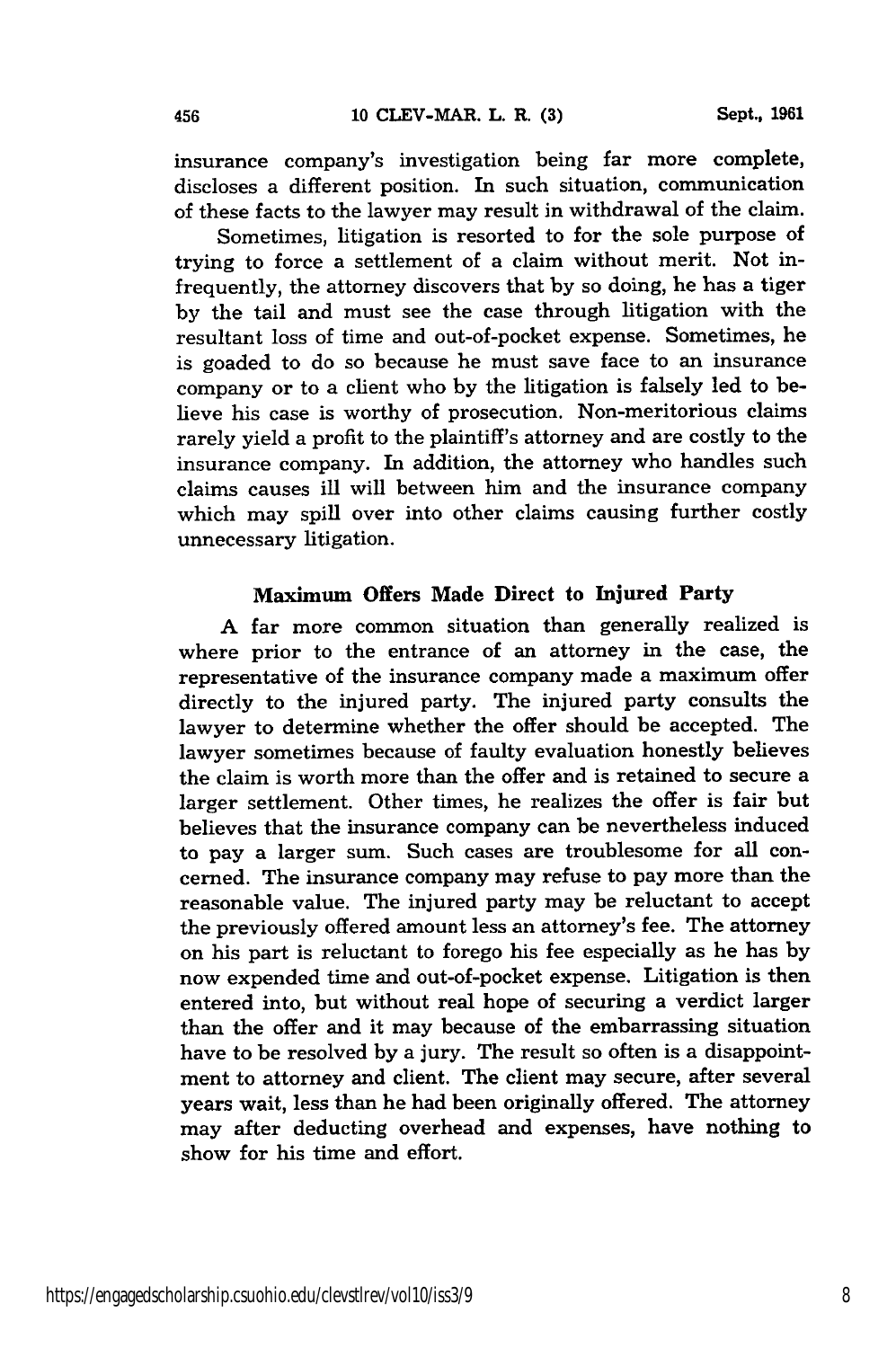### Fair Dealing for Mutual Profit

What is the solution to the problems causing needless expensive litigation? The answer is apparent. *Fair dealing on the part of the plaintiff's attorney and fair dealing on the part of the insurance company and its representatives, properly deployed, should inhere to mutual profit.* Once plaintiff's attorneys fully understand that excessive demands do nothing but cut their income in the handling of claims, they will tend to avoid excessive demands. And once insurance companies understand that inadequate offers to today's attorneys will generally result in additional handling, investigation and legal expenses, they, too, will understand the value of fair dealing. Even as this is being written many attorneys and insurance companies recognize the importance of fair dealing to themselves and practice it in the handling of their claims.

Just how is this translated into reality, for those who don't? As promptly as possible, the plaintiff's attorney should marshal his facts and law and promptly translate these into a sound demand.

Barring mistake or later developments, the original demand should be so sound that the attorney should be prepared to stand on or substantially close to it. If his demand is met with either no offer on the ground that it is excessive or by an offer which is clearly not within radius of the demand, the attorney should seek to determine the reason for this. If the insurance company fails to give adequate reason to indicate that the plaintiff's attorney's demand is unsound, he is entitled to assume that they have no valid basis. However, to avoid cutting his own income, he should carefully re-examine his own position to be certain that his facts and law interpretation are correct, and the valuation based upon these, sound. If the validity of the previous position is confirmed, he has no alternative other than to communicate the situation to his client and with his client's permission, to enter litigation.

The insurance company through its representatives should on its part make an independent appraisal of the claim preferably without knowledge of the demand. The reason why it is best for the company to arrive at an evaluation prior to receiving the demand is that so often it is influenced by the demand in arriving at its evaluation. This may result in an unduly low or unduly high evaluation. For example, if the demand is reasonable, there may be a reluctance to arrive at an evaluation similar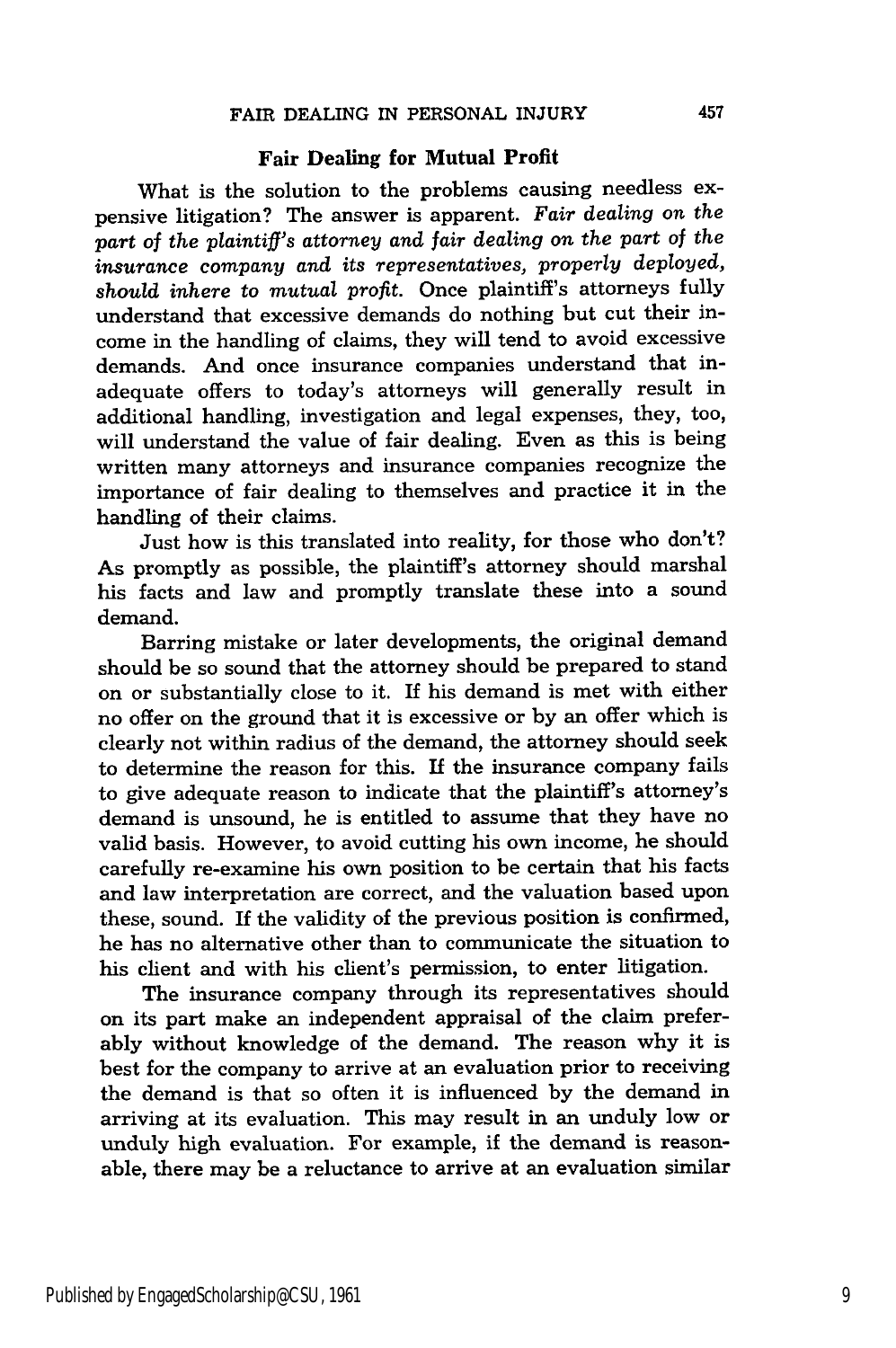to it for fear that a supervising official may get the erroneous impression that the evaluator is permitting the plaintiff's attorney to do his evaluation for him or may feel that because of the size of the demand, the claim must be worth less than the demand for reasons not yet apparent. Likewise, a very high demand can influence an evaluator to place a higher price on the claim than he would have otherwise, perhaps feeling that his own investigation did not reveal some facts which would give it greater value.

If the independent evaluation shows that the demand is sound and worthy of prompt acceptance, this should be promptly done. It is submitted that with today's knowledge of jury verdicts to aid in evaluation of personal injury claims, most claims should settle as a result of the first conference between the plaintiff's attorney and the insurance company representative.

Where the demand is higher than the evaluation, then, inquiry should be made of the plaintiff's attorney to determine the reason. If none is given, the insurance company has a right to assume that its evaluation is sound. However, again to minimize expense, it should re-check to be certain that its position is sound. It should then counter with a fair offer even if the demand is many times the value of the claim. It is preferable that the offer be made in writing and may express the request that it be communicated to the client. Even though the attorney may not agree with its size, he has a duty to promptly inform the client for his acceptance, refusal or counter offer.

Some insurance companies, though their staff is capable and does arrive at sound evaluations, refuse to make offers where the demand is completely out of line. This is a questionable procedure. Failure to make an offer or in making a grossly inadequate offer, really serves no purpose other than to virtually guarantee that the claim will enter litigation and perhaps pass through it.

If the offer is not accepted and the claim enters litigation, the insurance company should request its defense counsel to make an appraisal of its value. If it differs substantially from that made by the insurance company, the offer should be carefully reconsidered. If recommendation of defense counsel results in a new evaluation, either lower or higher, outstanding offers should be adjusted accordingly.

If the new evaluation indicates that the offer made is clearly too high, it should be withdrawn and the adjusted, smaller offer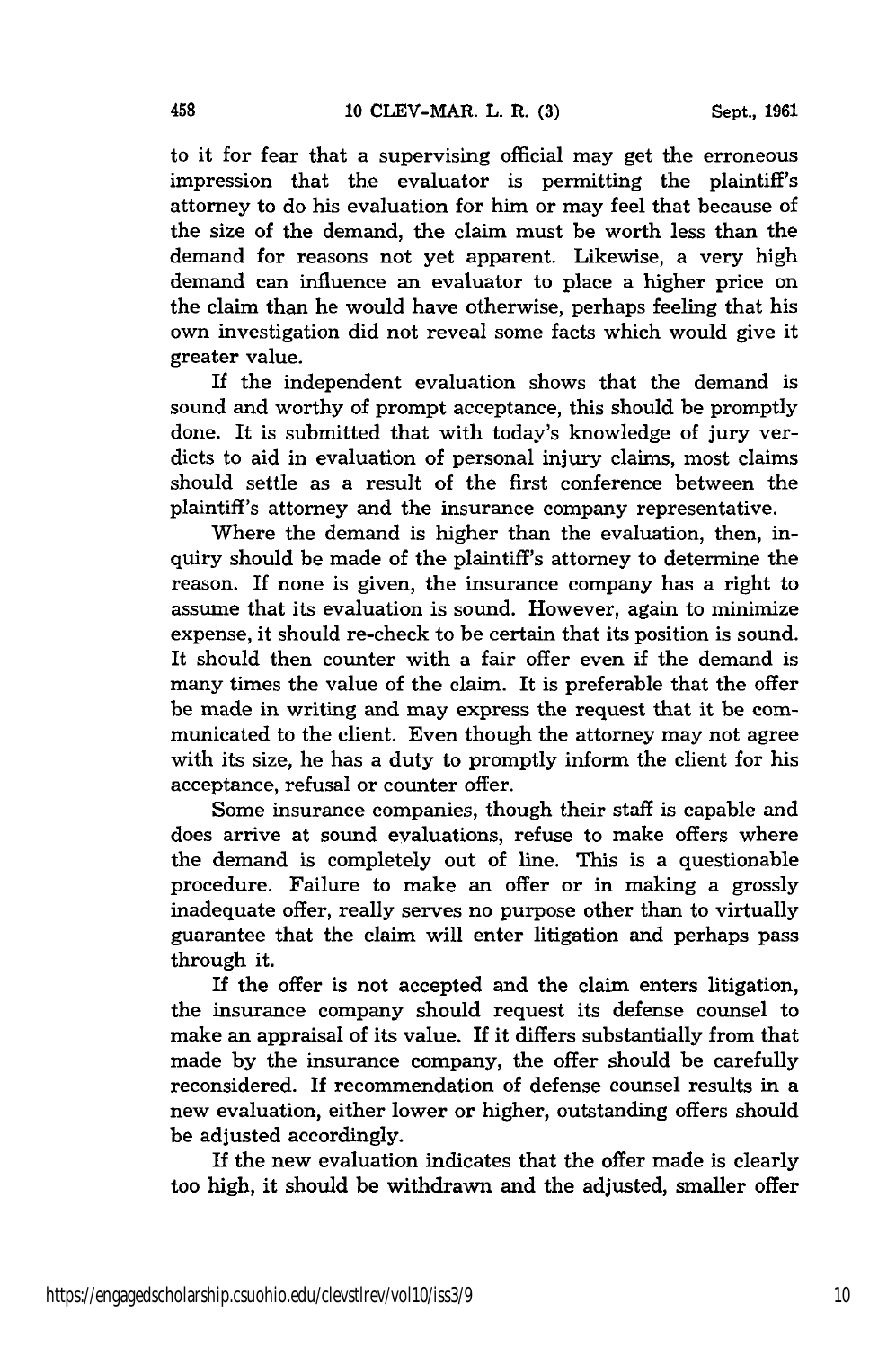should be substituted. Although there is a reluctance to do this, sound claim and lawsuit handling dictates that it be done. Some plaintiff's lawyers though they recognize the offer made as being sound, will sometimes enter and continue litigation with the thought that as it pends, the company may be willing to add a premium to get rid of it. And, if it doesn't, the last highest offer can always be cashed in even if later events indicate the offer is much higher than justified. There is no more rhyme nor reason for such policy than there is to insisting that a demand made must be adhered to, even though subsequently, it is discovered that the injuries have become worse or that the case was undervalued. The party who wishes to gamble or who wishes to indulge in the luxury of unsound demands or offers should take without complaining the risk that later events may call for an adjustment

Where the defense attorney has re-examined the case, and either the previous offer is adhered to or a new one made and does not result in prompt acceptance, communication should be had with the plaintiff's attorney to determine whether any mistake was made at arriving at the evaluation or lack of complete knowledge of injury, specials, liability facts or law which would make a material difference in value. If the mis-evaluation is on the part of the plaintiff's attorney, effort should be made to correct his position so that prompt settlement can be arrived at. If on the part of the insurance company, it should be communicated to it for revision of the offer.

Where the lawsuit has no settlement value and will be resisted, this too should be communicated to the plaintiff's lawyer. If the plaintiff's attorney's thinking is sound and he knows that it will be tried and he cannot prevail, he should, like the poker player who realizes that his chance of winning is gone, fold his hand. This is sound poker playing and is sound claim handling economics for the lawyer.

Prior to extensive legal processes, attorneys for both the plaintiff and the defendant should through negotiation, investigation, of fact and law as well as through the use of evaluation tools, endeavor to lead the erring side to as early a settlement as possible.

When a fair offer or demand has been made, not only should it be adhered to so as to encourage sound early offers or demands, but it is unfair for a company, attorney or even a judge to suggest

of offer or demand.